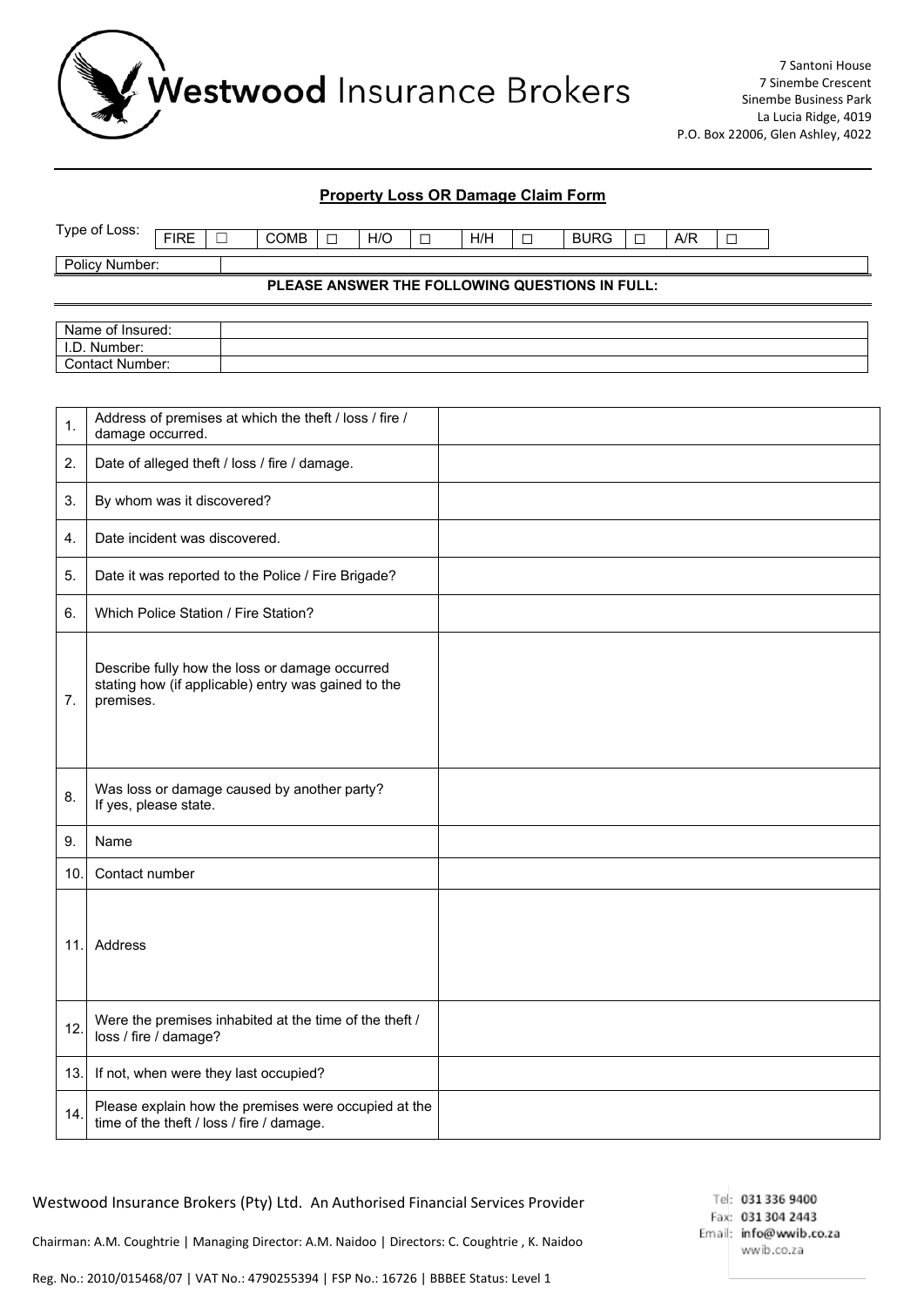Westwood Insurance Brokers

| 15. | Do you suspect anyone of the theft or loss?                                                                                                                |  |
|-----|------------------------------------------------------------------------------------------------------------------------------------------------------------|--|
| 16. | Are you the sole owner of the property which is the<br>subject of this claim?                                                                              |  |
|     | If not, provide.                                                                                                                                           |  |
| 17. | Name                                                                                                                                                       |  |
| 18. | <b>Contact Number</b>                                                                                                                                      |  |
| 19. | Address                                                                                                                                                    |  |
| 20. | Is the property which is the subject of this claim<br>insured against the loss or damage described above<br>by any other insurance?<br>If so, please give. |  |
| 21. | Name of insurance.                                                                                                                                         |  |
| 22. | Policy number.                                                                                                                                             |  |
| 23. | Contact number                                                                                                                                             |  |
| 24. | What steps are being taken to prevent a recurrence of<br>the loss?                                                                                         |  |
| 25. | Please give details of previous losses.                                                                                                                    |  |

Westwood Insurance Brokers (Pty) Ltd. An Authorised Financial Services Provider

Tel: 031 336 9400 Fax: 031 304 2443 Email: info@wwib.co.za wwib.co.za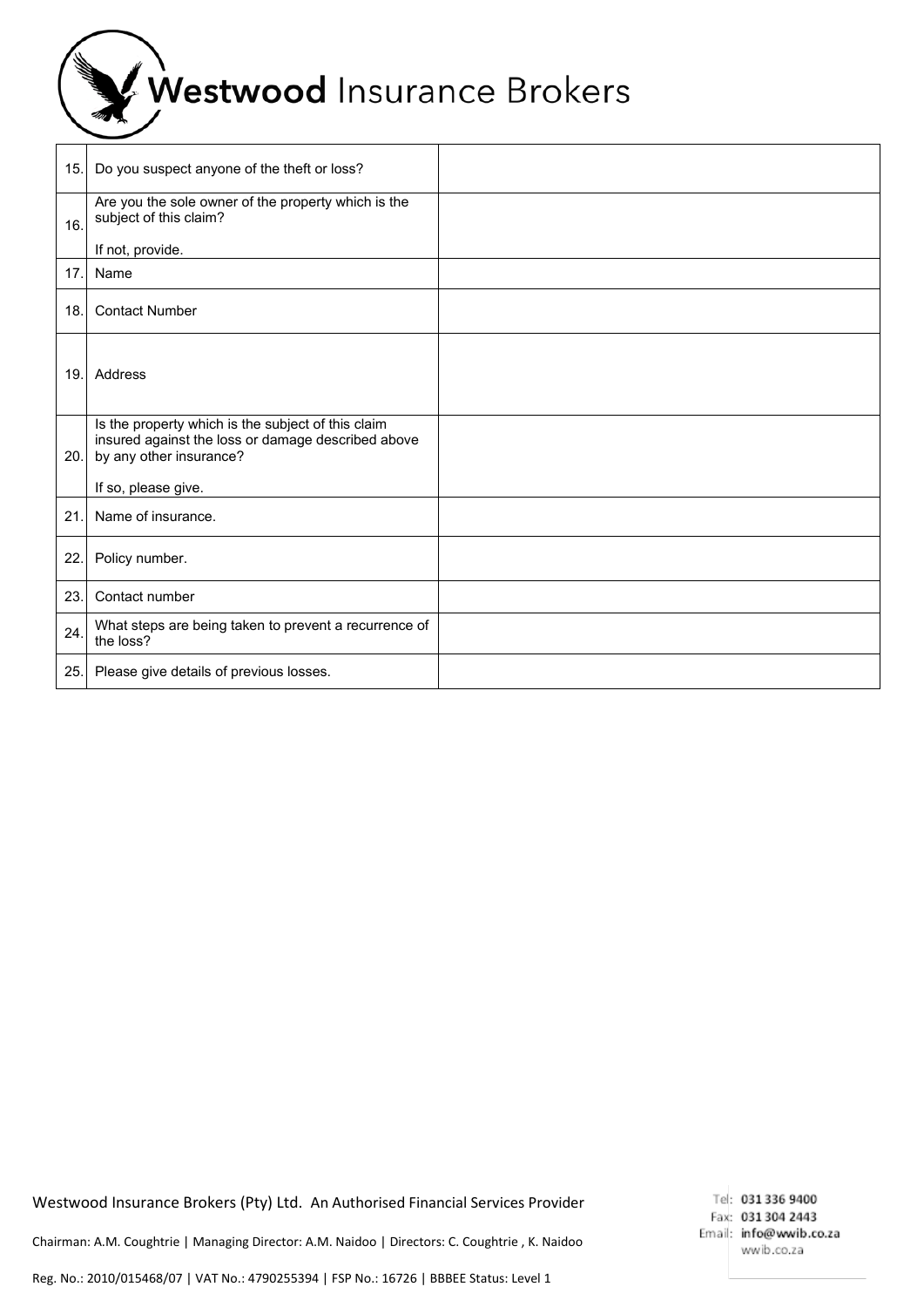# **PARTICULARS OF THE CLAIM**

| Description of Property<br>Damaged | Date of<br>Purchase | Cost<br>Price | % Of<br>Depreciati<br>on | Depreciated Value of<br>Property at time of<br>Damage | Value of<br>Salvage | *Amount<br>Claimed<br>including<br>VAT |
|------------------------------------|---------------------|---------------|--------------------------|-------------------------------------------------------|---------------------|----------------------------------------|
|                                    |                     |               |                          |                                                       |                     |                                        |
|                                    |                     |               |                          |                                                       |                     |                                        |
|                                    |                     |               |                          |                                                       |                     |                                        |
|                                    |                     |               |                          |                                                       |                     |                                        |
|                                    |                     |               |                          |                                                       |                     |                                        |
|                                    |                     |               |                          |                                                       |                     |                                        |
|                                    |                     |               |                          |                                                       |                     |                                        |
|                                    |                     |               |                          |                                                       |                     |                                        |
|                                    |                     |               |                          |                                                       |                     |                                        |
|                                    |                     |               |                          |                                                       |                     |                                        |
|                                    |                     |               |                          |                                                       |                     |                                        |
| <b>Net Amount</b><br>Claimed:      |                     |               |                          |                                                       |                     |                                        |

\*If you pay VAT as part of repair or replacement it must be included in the Amount Claimed figures.

I / We understand that the issue of this form is not an admission of liability. I / We declare the foregoing particulars to be true and correct in every respect and that I / We have not withheld from the Company any information within my / our knowledge connected with the loss.

Insured's Signature:

Insured's VAT Registration Number (if applicable):

Date: \_\_\_\_\_\_\_\_\_\_\_\_\_\_\_\_\_\_\_\_\_\_\_\_\_\_\_\_\_\_\_\_\_\_\_\_\_\_\_\_\_\_

## **AGENT'S REPORT ON CLAIM:**

Agency:

### **INSTRUCTIONS REGARDING CLAIMS:**

For Buildings:

- 1. A repairer's estimate giving dimensions and prices of the work required to place the building in the same state of repair as before the damage. No contemplated improvements to be included in the estimate.
- 2. Amount claimed.

Westwood Insurance Brokers (Pty) Ltd. An Authorised Financial Services Provider

Chairman: A.M. Coughtrie | Managing Director: A.M. Naidoo | Directors: C. Coughtrie , K. Naidoo

Tel: 031 336 9400 Fax: 031 304 2443 Email: info@wwib.co.za wwib.co.za

Reg. No.: 2010/015468/07 | VAT No.: 4790255394 | FSP No.: 16726 | BBBEE Status: Level 1